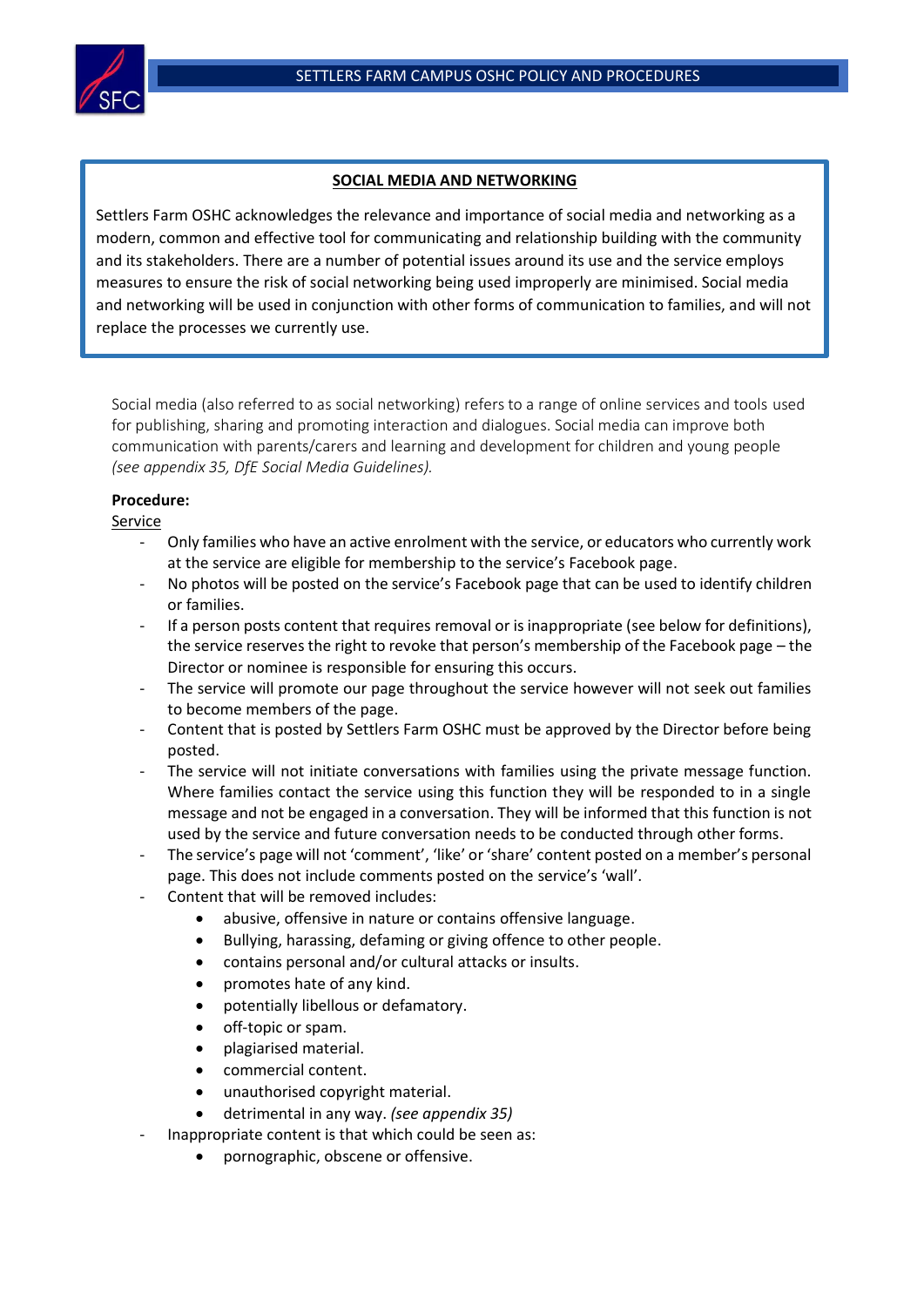

- harassment (racial, religious, sexual orientation physical characteristics, gender, ability, disability, economic status)
- impersonating by using another person's online profile to access social networking.
- intimidation or threatening behaviour. *(see appendix 35)*

#### **Educators**

- The service will educate its educators on the benefits and risks of using social networking.
- The service promotes and recommends educators to follow the guidelines for personal use of social networking as stated in the DfE document 'Social Media Guidelines' (*see appendix 35*). Some of these guidelines regarding use of social media are listed below:
	- They need to consider the information and images of them available on their sites and are confident that these represent them in a light acceptable to their role in working with children and young people.
	- They do not have children or young people in their education community as 'friends' on their personal/private sites.
	- Comments on their site about their workplace, work colleagues or children or young people, if published, would not cause hurt or embarrassment to others, risk claims of libel, or harm the reputation of the workplace, their colleagues or children and young people
- The internet does not provide the privacy or control assumed by many users. Staff must appreciate that no matter what protections they place around access to their personal sites their digital postings are still at risk of reaching an unintended audience and being used in ways that could complicate or threaten their employment. *(see appendix 35)*
- Educators must not post content of a confidential nature on the service's Facebook 'wall' or private staff 'group', whether that be concerning children, families, the service, other educators or themselves.
- Breaches in professional boundaries or where there is a concern of a child protection issue must be reported immediately to the Director and documented.

| <b>QUALITY AREA 7: GOVERNANCE AND LEADERSHIP</b> |                                    |                                                                                                                                        |  |  |
|--------------------------------------------------|------------------------------------|----------------------------------------------------------------------------------------------------------------------------------------|--|--|
| 7.1.1                                            | Service philosophy and<br>purposes | A statement of philosophy guides all aspects of the service's<br>operations                                                            |  |  |
| 7.1.2                                            | Management Systems                 | Systems are in place to manage risk and enable the effective<br>management and operation of a quality service                          |  |  |
| 7.1.3                                            | Roles and Responsibilities         | Roles and responsibilities are clearly defined and understood<br>and support effective decision making and operation of the<br>service |  |  |
| 7.2                                              | Leadership                         | Effective leadership builds and promotes a positive<br>organisational culture and professional learning community                      |  |  |

### NATIONAL QUALITY STANDARD